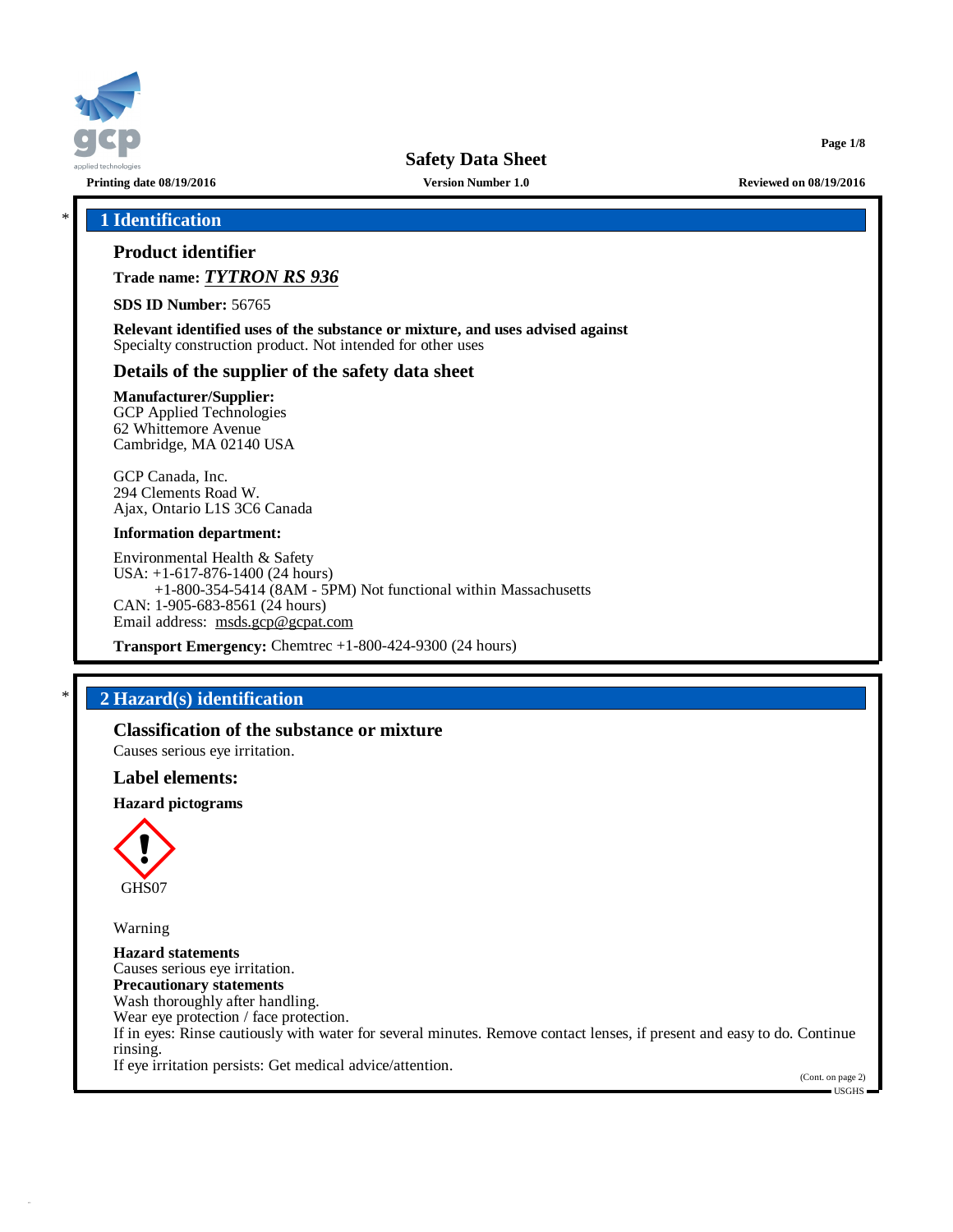**Printing date 08/19/2016 Version Number 1.0 Reviewed on 08/19/2016**

# **Trade name:** *TYTRON RS 936*

**NFPA ratings (scale 0 - 4)**



# **HMIS-ratings (scale 0 - 4)**

**HEALTH**  FIRE REACTIVITY  $\boxed{0}$  Reactivity = 0  $\boxed{2}$  $\overline{1}$ Health  $= 2$  $Flammability = 1$ 

# **Other hazards**

**Results of PBT and vPvB assessment**

**PBT:** Not applicable. **vPvB:** Not applicable.

# \* **3 Composition/information on ingredients**

## **Chemical characterization: Mixtures**

**Description:** Mixture of the substances listed below with additional nonhazardous ingredients.

| <b>Hazardous components:</b> |                                             |                 |  |
|------------------------------|---------------------------------------------|-----------------|--|
|                              | 122-20-3 Triisopropanolamine                | $15.0 - 10.0\%$ |  |
|                              | 14960-06-6 Sodium lauryliminodipropionate   | 2.0-5.0%        |  |
|                              | 9004-82-4 Lauryl ether sulfate, sodium salt | $1.0 - 2.0\%$   |  |
|                              |                                             |                 |  |

**Additional information:** For the wording of the listed hazard phrases refer to section 16.

## \* **4 First-aid measures**

## **Description of first aid measures**

**General information:** Get medical advice/attention if you feel unwell.

#### **After inhalation:**

Supply fresh air. If required, provide artificial respiration. Keep patient warm. Consult doctor if symptoms persist.

#### **After skin contact:**

Immediately wash contaminated skin with soap or mild detergent and water. If this chemical soaks clothing, immediately remove clothing and wash skin.

#### **After eye contact:**

Rinse opened eye for several minutes under running water.

Rinse cautiously with water for several minutes.

Seek immediate medical advice.

#### **After swallowing:**

Rinse mouth.

Do NOT induce vomiting.

## **Information for doctor:**

**Most important symptoms and effects, both acute and delayed** No further relevant information available.

(Cont. on page 3) USGHS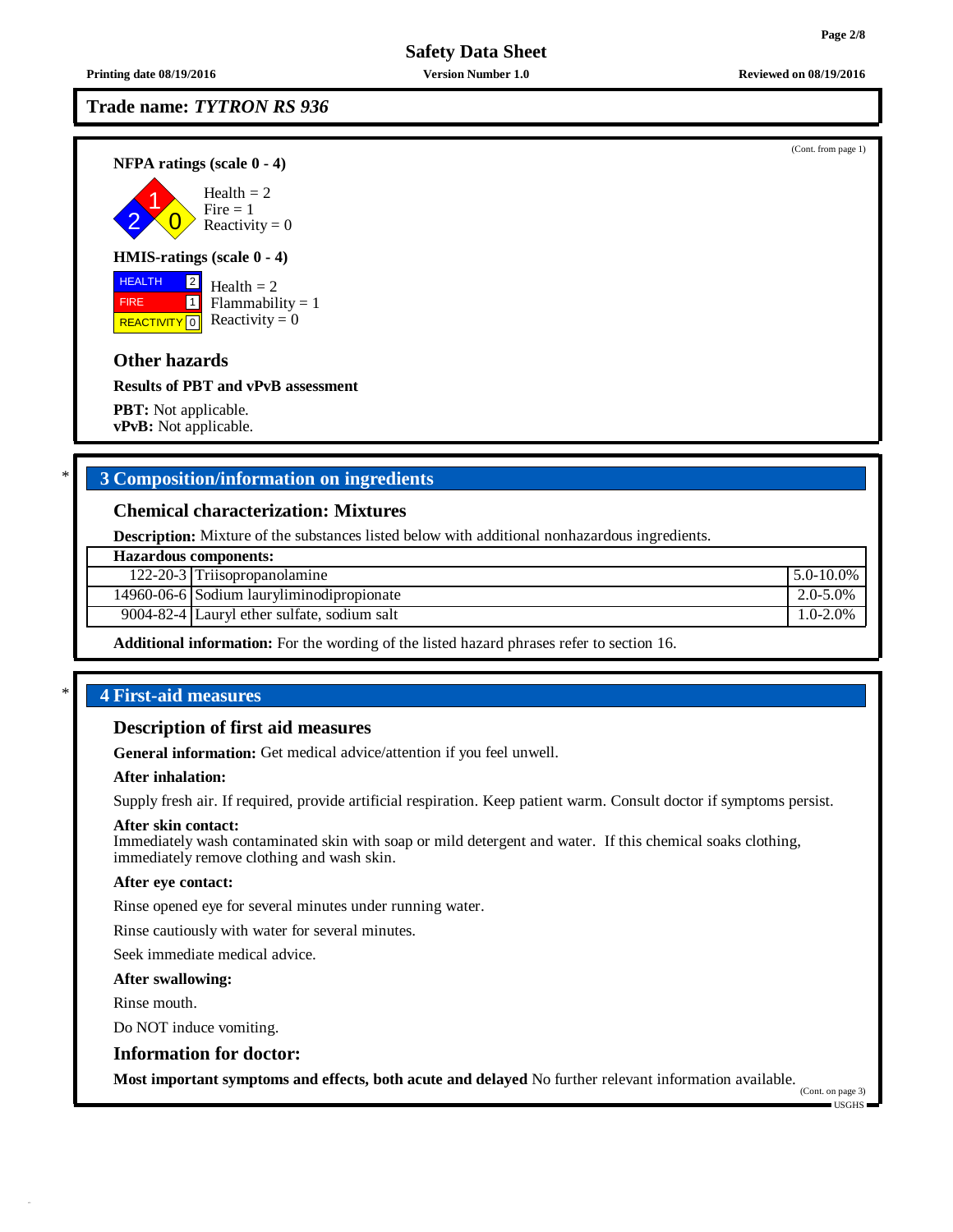(Cont. from page 2)

**Safety Data Sheet**

#### **Printing date 08/19/2016 Version Number 1.0 Reviewed on 08/19/2016**

**Trade name:** *TYTRON RS 936*

**Indication of any immediate medical attention and special treatment needed** No further relevant information available.

# **5 Fire-fighting measures**

**Special hazards arising from the substance or mixture** No further relevant information available.

**Additional information** Collect contaminated fire fighting water separately. It must not enter the sewage system.

# \* **6 Accidental release measures**

# **Personal precautions, protective equipment and emergency procedures**

Wear protective equipment. Keep unprotected persons away.

# **Methods and material for containment and cleaning up:**

Contain and/or absorb spill with inert material (i.e. sand, vermiculite) then place in a suitable container.

Sweep up spilled product into receptacles.

Dispose contaminated material as waste according to section 13 of the SDS.

## **Reference to other sections**

See Section 7 for information on safe handling.

See Section 8 for information on personal protection equipment.

See Section 13 for disposal information.

# **7 Handling and storage**

## **Handling:**

**Precautions for safe handling** Open and handle receptacle with care.

**Information about protection against explosions and fires:** No special measures required.

# **Conditions for safe storage, including any incompatibilities**

**Storage:**

**Information about storage in one common storage facility:** No special measures required.

**Further information about storage conditions:** Keep receptacle tightly sealed.

**Specific end use(s)** No further relevant information available.

# \* **8 Exposure controls/personal protection**

## **Additional information about design of technical systems:** No further data; see item 7.

## **Control parameters**

**Components with limit values that require monitoring at the workplace:** The product does not contain any relevant quantities of materials with critical values that have to be monitored at the workplace.

**Additional information:** The lists that were valid during the creation were used as basis.

(Cont. on page 4) USGHS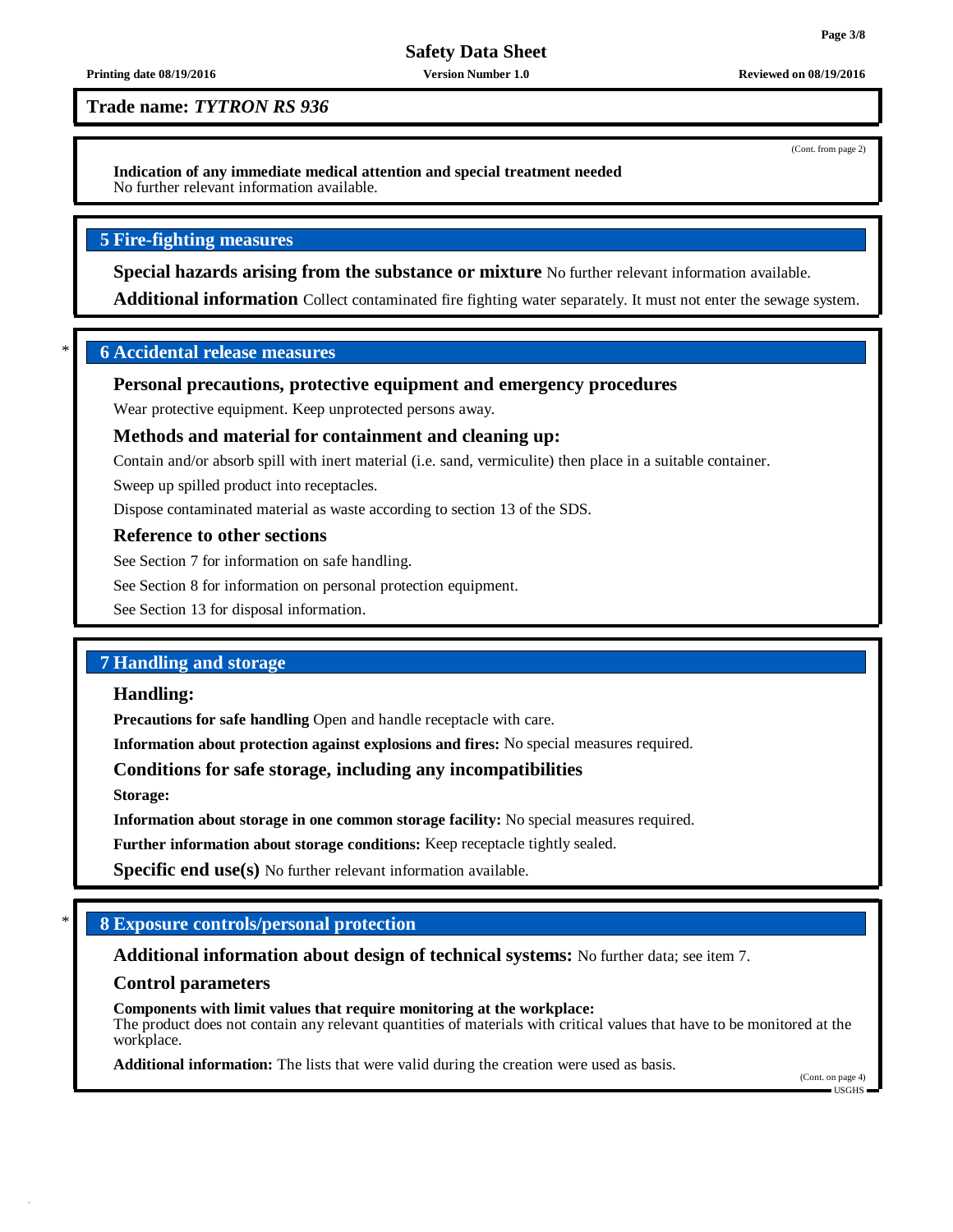**Printing date 08/19/2016 Version Number 1.0 Reviewed on 08/19/2016**

**Trade name:** *TYTRON RS 936*

**Exposure controls**

**Personal protective equipment:**

**General protective and hygienic measures:**

Avoid contact with the eyes and skin.

The usual precautionary measures for handling chemicals should be followed.

#### **Breathing equipment:**

Respiratory protection is not normally required. However, a chemical cartridge respirator with organic vapor cartridge and a prefilter for dusts/mists is required at or above the applicable exposure limits (consult exposure guidelines). If no limits exist, use an approved respirator whenever a vapor or mist is generated or if respiratory irritation occurs. Supplied air respirator (SCBA) is required at exposure levels above the capabilities of a chemical cartridge respirator.

#### **Protection of hands:**

Gloves should be worn to prevent skin contact and should be impermeable and resistant to the product.

#### **Material of gloves**

Gloves should be worn to prevent skin contact and should be impermeable and resistant to the product.

#### **Eye protection:**



Safety glasses with side shield protection.

Safety glasses with side shields should be worn to prevent contact due to splashing. Under high vapor mist concentrations, tightly sealed goggles should be worn.



A face shield should also be worn if there is potential exposure to splash or spray.

#### **Body protection:**

Protective work clothing

Use personal protective equipment as required.

Take off contaminated clothing.

| 9 Physical and chemical properties                                                                                              |                                                                                   |                   |  |  |
|---------------------------------------------------------------------------------------------------------------------------------|-----------------------------------------------------------------------------------|-------------------|--|--|
| Information on basic physical and chemical properties                                                                           |                                                                                   |                   |  |  |
| <b>General Information</b><br>Appearance:<br>Form:<br>Color:<br>Odor:<br>Odor threshold:                                        | Liquid<br>According to product specification<br>Characteristic<br>Not determined. |                   |  |  |
| $pH-value$ (~):                                                                                                                 | Not determined.                                                                   |                   |  |  |
| <b>Change in condition</b><br><b>Melting point/Melting range:</b><br><b>Boiling point/Boiling range:</b><br><b>Flash point:</b> | Undetermined.<br>Undetermined.<br>> 93 °C (> 199 °F)                              |                   |  |  |
| <b>Flammability (solid, gaseous):</b>                                                                                           | Not applicable.                                                                   |                   |  |  |
|                                                                                                                                 |                                                                                   | (Cont. on page 5) |  |  |

USGHS

(Cont. from page 3)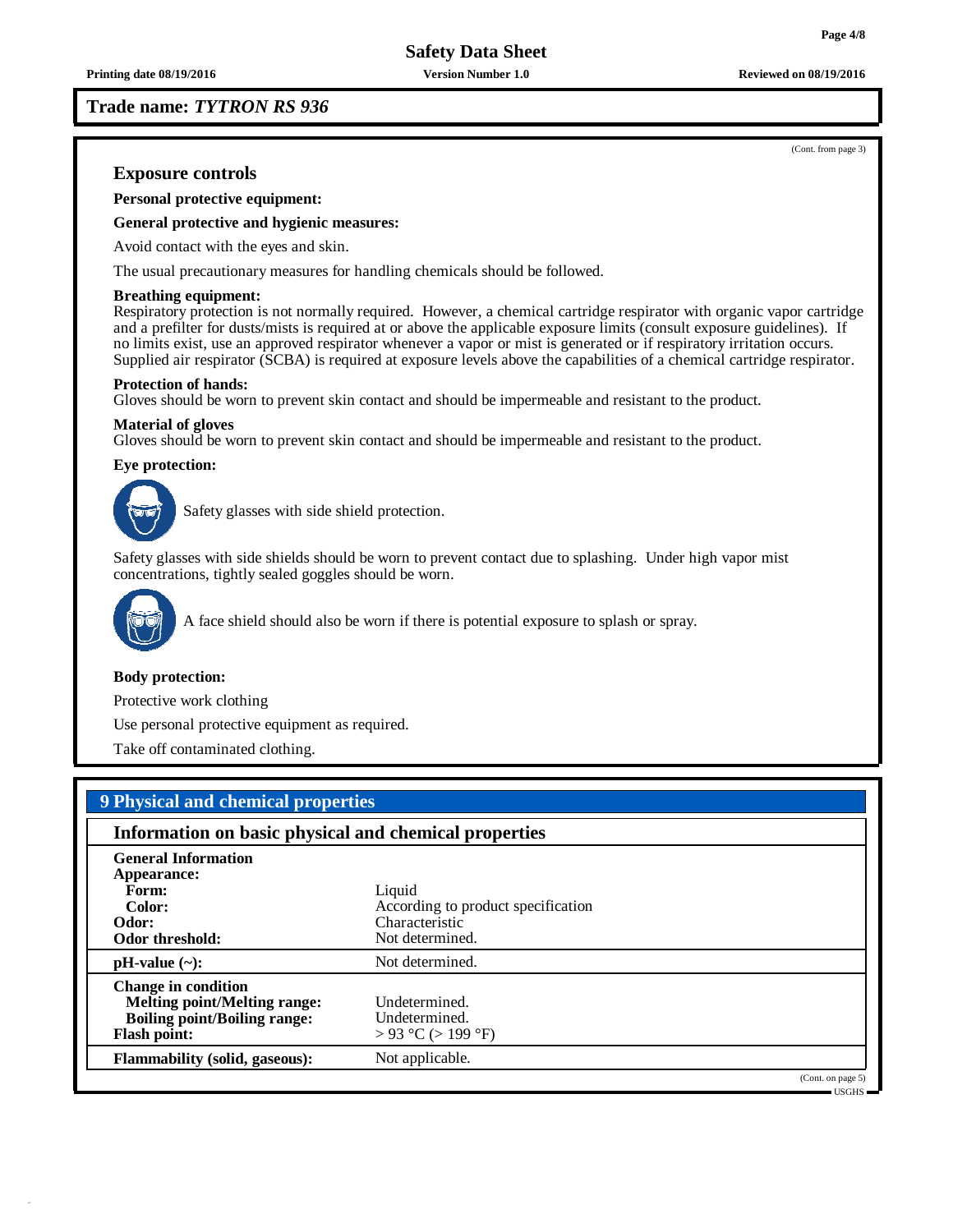**Printing date 08/19/2016 Version Number 1.0 Reviewed on 08/19/2016**

## **Trade name:** *TYTRON RS 936*

|                                                          | (Cont. from page 4)                           |  |  |  |
|----------------------------------------------------------|-----------------------------------------------|--|--|--|
| Decomposition temperature:                               | Not determined.                               |  |  |  |
| Auto igniting:                                           | Product is not selfigniting.                  |  |  |  |
| Danger of explosion:                                     | Product does not present an explosion hazard. |  |  |  |
| <b>Explosion limits:</b>                                 |                                               |  |  |  |
| Lower:                                                   | Not determined.                               |  |  |  |
| <b>Upper:</b>                                            | Not determined.                               |  |  |  |
| <b>VOC Content (max):</b>                                | Not determined.                               |  |  |  |
| Vapor pressure:                                          | Not determined.                               |  |  |  |
| Density: $(\sim)$                                        | Not determined.                               |  |  |  |
| <b>Relative density</b>                                  | Not determined.                               |  |  |  |
| <b>Vapor density</b>                                     | Not determined.                               |  |  |  |
| <b>Evaporation rate</b>                                  | Not determined.                               |  |  |  |
| Solubility in / Miscibility with                         |                                               |  |  |  |
| Water:                                                   | Not miscible or difficult to mix.             |  |  |  |
| Partition coefficient (n-octanol/water): Not determined. |                                               |  |  |  |
| <b>Viscosity:</b>                                        |                                               |  |  |  |
| Dynamic:                                                 | Not determined.                               |  |  |  |
| Kinematic:                                               | Not determined.                               |  |  |  |
| Molecular weight                                         | Not applicable.                               |  |  |  |
| <b>Other information</b>                                 | No further relevant information available.    |  |  |  |

# \* **10 Stability and reactivity**

**Reactivity** Stable under normal conditions.

**Chemical stability**

**Thermal decomposition:** No decomposition if used according to specifications.

**Conditions to avoid** No further relevant information available.

**Incompatible materials:** No further relevant information available.

**Hazardous decomposition products:** Carbon monoxide and carbon dioxide

**Additional information:** See section 7 for information on handling, storage and conditions to be avoided.

# \* **11 Toxicological information**

**Information on toxicological effects**

**Acute toxicity:**

**Primary irritant effect:**

**on the skin:** No irritating effect expected

**on the eye:** Causes serious eye irritation.

**inhalation:** No irritating effect expected

(Cont. on page 6) USGHS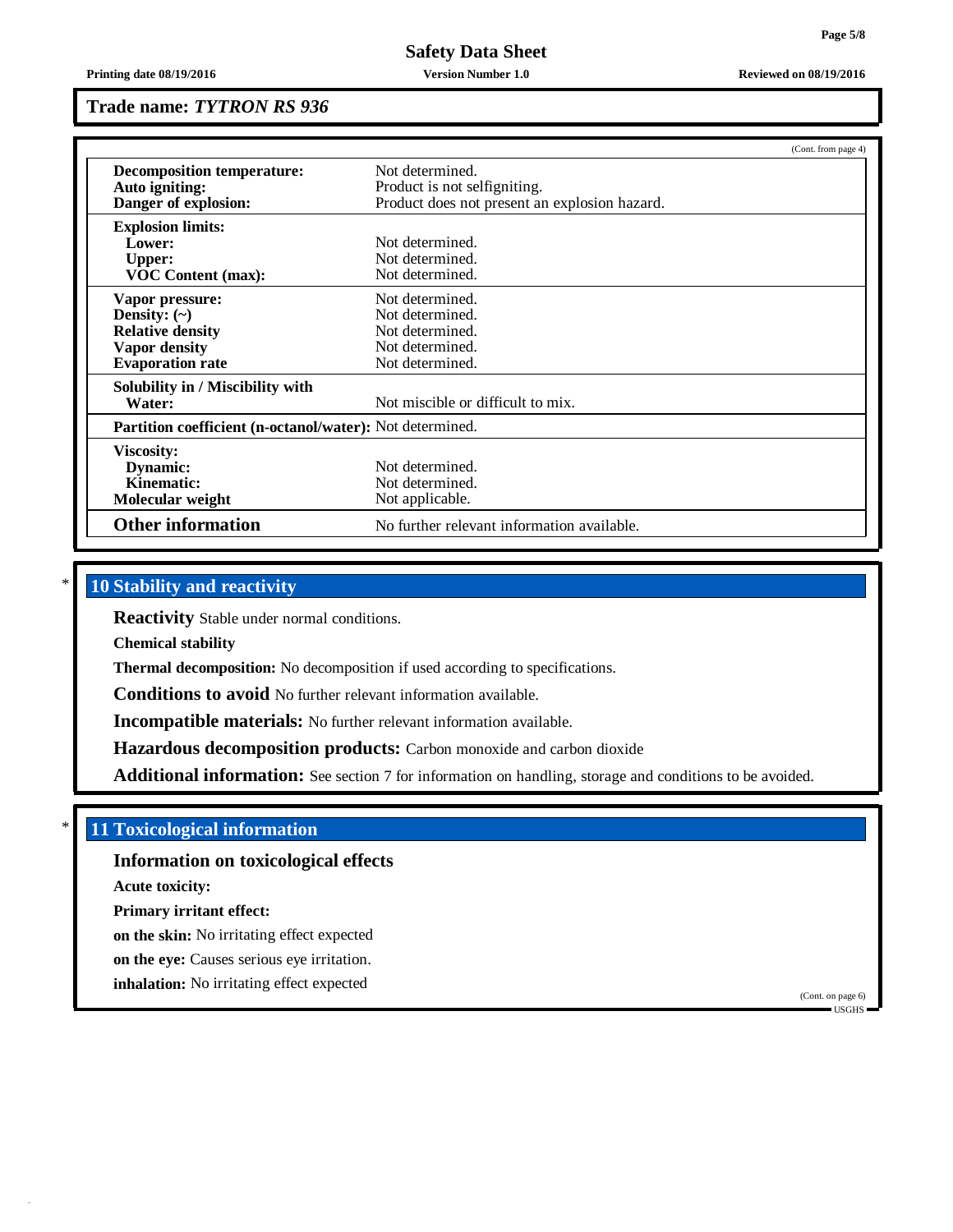**Printing date 08/19/2016 Version Number 1.0 Reviewed on 08/19/2016**

## **Trade name:** *TYTRON RS 936*

(Cont. from page 5)

**Additional toxicological information:**

**Carcinogenic categories**

**IARC (International Agency for Research on Cancer) Human Carcinogenicity:**

**Group 1- Positive, Group 2A- Probable, Group 2B- Possible, Group 3- Not Classifiable**

None of the ingredients is listed.

**NTP (National Toxicology Program)**

**K–Known to be carcinogenic, R–May reasonably be anticipated to be carcinogenic**

None of the ingredients is listed.

**OSHA-Ca (Occupational Safety & Health Administration)**

None of the ingredients is listed.

# **12 Ecological information**

## **Toxicity**

**Aquatic toxicity:** No further relevant information available.

**Persistence and degradability** No further relevant information available.

# **Behavior in environmental systems:**

**Bioaccumulative potential** No further relevant information available.

**Mobility in soil** No further relevant information available.

# **Additional ecological information:**

**General notes:** Not known to be hazardous to water.

## **Results of PBT and vPvB assessment**

**PBT:** Not applicable. **vPvB:** Not applicable.

**Other adverse effects** No further relevant information available.

# \* **13 Disposal considerations**

**Waste treatment methods** Comply with Federal, State and local regulations.

## **Recommendation:**



Must not be disposed of together with household garbage. Do not allow product to reach sewage system.

# **Uncleaned packagings:**

**Recommendation:** Disposal must be made according to official regulations.

# \* **14 Transport information**

**UN-Number DOT, IMDG, IATA** Not applicable.

(Cont. on page 7) USGHS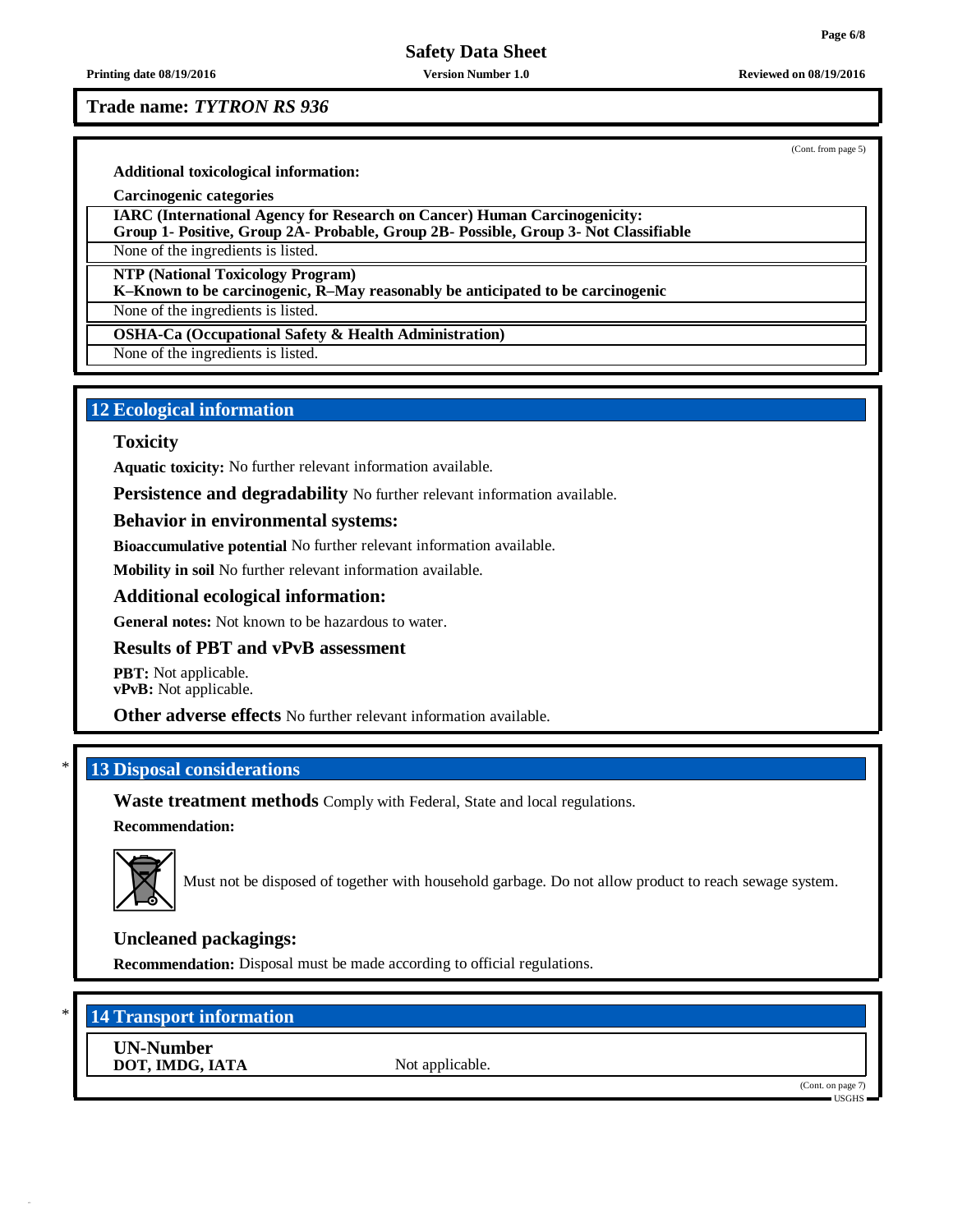**Printing date 08/19/2016 Version Number 1.0 Reviewed on 08/19/2016**

## **Trade name:** *TYTRON RS 936*

|                                                                                                                 | (Cont. from page 6) |  |  |
|-----------------------------------------------------------------------------------------------------------------|---------------------|--|--|
| UN proper shipping name<br>DOT, IMDG, IATA                                                                      | Not applicable.     |  |  |
| <b>Transport hazard class(es)</b>                                                                               |                     |  |  |
| DOT, IMDG, IATA<br><b>Class</b>                                                                                 | Not applicable.     |  |  |
| <b>Packing group</b><br>DOT, IMDG, IATA                                                                         | Not applicable.     |  |  |
| <b>Environmental hazards:</b><br><b>Marine pollutant:</b>                                                       | N <sub>0</sub>      |  |  |
| <b>Special precautions for user</b>                                                                             | Not applicable.     |  |  |
| <b>Transport/Additional information:</b> Not classified as a dangerous good for transport by road, rail or air. |                     |  |  |
| <b>DOT</b><br><b>Remarks:</b>                                                                                   | Not Regulated.      |  |  |
| <b>UN</b> "Model Regulation":                                                                                   | Not applicable.     |  |  |

# \* **15 Regulatory information**

**SARA (Superfund Amendments and Reauthorization Act)**

**Section 302/304 (extremely hazardous substances):**

None of the ingredients is listed.

**Section 313 Reportable Ingredients (Chemicals present below reporting threshold are exempt):**

None of the ingredients is listed.

**SARA Section 312/Tier I & II Hazard Categories:** Health Hazard - Serious eye damage or eye irritation

**North America Chemical Inventory Status**

**TSCA (Toxic Substances Control Act - United States):**

All ingredients are listed or exempt from listing unless otherwise noted below.

**CEPA (Canadian DSL):**

All ingredients are listed or exempt from listing unless otherwise noted below.

**California Proposition 65**

**Chemicals known to cause cancer:**

Formaldehyde

1,4-dioxane

Ethylene oxide

propylene oxide

**Chemicals known to cause reproductive toxicity for females:**

75-21-8 Ethylene oxide

**Chemicals known to cause reproductive toxicity for males:**

75-21-8 Ethylene oxide

**Chemicals known to cause developmental toxicity:**

67-56-1 Methanol

75-21-8 Ethylene oxide

(Cont. on page 8) USGHS